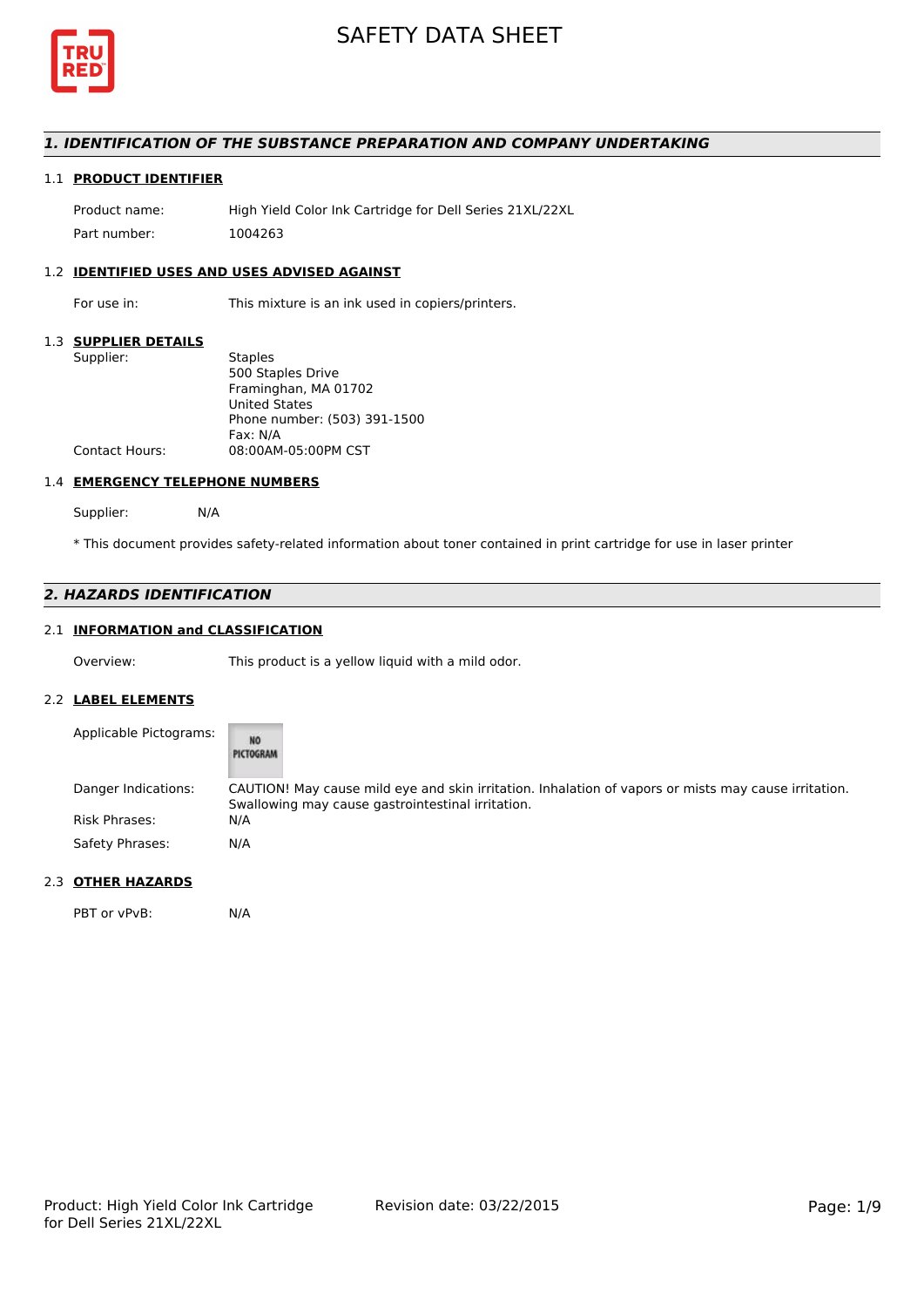

## *3. COMPOSITION / INFORMATION ON INGREDIENTS*

| Ingredients                            | <b>CAS number</b> | Weight %                                      | <b>OSHA</b><br><b>PEL</b> | <b>ACGIH</b><br><b>TLV</b> | Other |
|----------------------------------------|-------------------|-----------------------------------------------|---------------------------|----------------------------|-------|
| Water                                  | Proprietary       | Cyan: <70, Magenta:<br>$<$ 70, Yellow: $<$ 70 |                           |                            |       |
| Water Soluble Dyes                     | Proprietary       | Proprietary                                   |                           |                            |       |
| Modifiers and Auxiliary<br>Surfactants | Proprietary       | Proprietary                                   |                           |                            |       |
| <b>Glycol Mixture</b>                  | 56-81-5/107-21-1/ | Cyan: <25, Magenta:                           |                           |                            |       |
|                                        | 203-872-2/        | $<$ 25. Yellow: $<$ 25                        |                           |                            |       |
|                                        | 25322-68-3        |                                               |                           |                            |       |
| Alcohol                                | 200-578-6         | Cyan: <3, Magenta: <3,                        |                           |                            |       |
|                                        |                   | Yellow: $<$ 3                                 |                           |                            |       |

The Full Text for all R-Phrases are Displayed in Section 16

## **COMPOSITION COMMENTS**

The Data Shown is in accordance with the latest Directives. This section provides composition information for the toner powder contained in specially designed container inside of the print cartridge.

## *4. FIRST-AID MEASURES*

## 4.1 **FIRST AID MEASURES**

## 4.1.1 **FIRST AID INSTRUCTIONS BY RELEVANT ROUTES OF EXPOSURE**

| Inhalation:   | N/A                                                                                                                                                                                                                                                                                                                                              |
|---------------|--------------------------------------------------------------------------------------------------------------------------------------------------------------------------------------------------------------------------------------------------------------------------------------------------------------------------------------------------|
| Eye contact:  | Flush eyes with water while lifting the upper and lower lids. Get medical attention if irritation<br>persists.                                                                                                                                                                                                                                   |
| Skin contact: | Remove contaminated clothing. Wash contact area thoroughly with soap and water. Get medical<br>attention if irritation develops and persists. Launder contaminated clothing before reuse.                                                                                                                                                        |
| Ingestion:    | May cause gastrointestinal irritation. Call a poison control center or doctor immediately for<br>treatment advice. If conscious, give one 8 ounce glass of water to dilute. DO NOT induce vomiting<br>unless directed by medical personnel. Do not give anything by mouth to or induce vomiting in a<br>person who is unconscious or convulsing. |

## 4.1.2 **ADDITIONAL FIRST AID INFORMATION**

Additional first aid information: N/A Immediate Medical Attention Required: N/A

## 4.2 **SYMPTOMS AND EFFECTS**

| Acute Symptoms from Exposure:   | N/A |
|---------------------------------|-----|
| Delayed Symptoms from Exposure: | N/A |

## 4.3 **IMMEDIATE SPECIAL TREATMENT OR EQUIPMENT REQUIRED**

N/A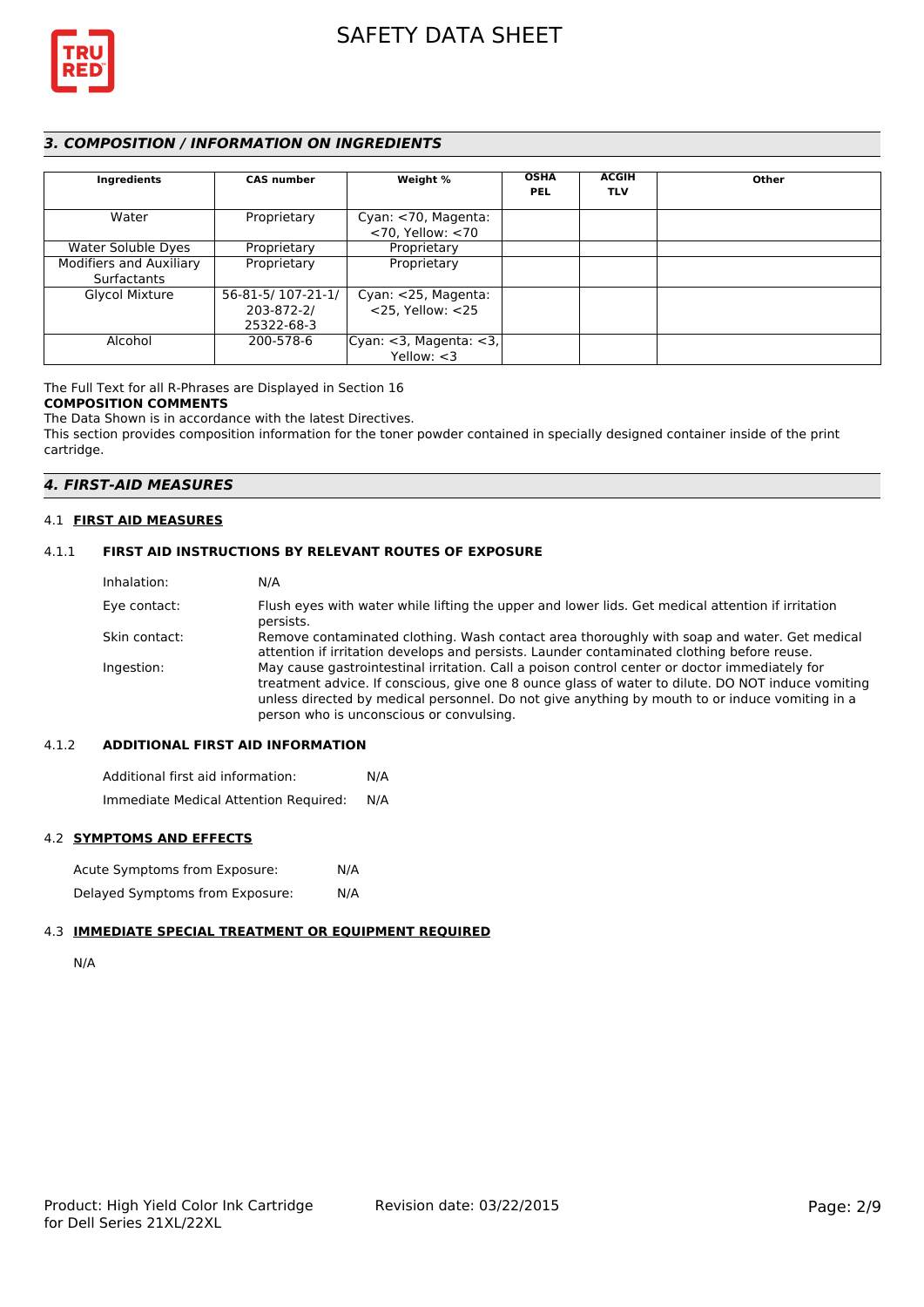

## *5. FIRE-FIGHTING MEASURES*

#### 5.1 **EXTINGUISHING MEDIA**

Recommended Extinguishing Media: Use media appropriate to the surrounding fire. Extinguishing Media Not to be Used: None known.

## 5.2 **SPECIAL HAZARD**

Unusual Fire/Explosion Hazards: None known. Extinguishing Media Not to be Used: None known.

#### 5.3 **ADVICE FOR FIRE FIGHTERS**

Avoid inhalation of smoke. Wear protective cloting an wear self-contained breathing apparatus

#### *6. ACCIDENTAL RELEASE MEASURES*

#### 6.1 **PERSONAL PRECAUTIONS, PROTECTIVE EQUIPMENT AND EMERGENCY PROCEDURES**

#### 6.1.1 **PRECAUTIONS FOR NON-EMERGENCY PERSONNEL**

PERSONAL PROTECTIVE EQUIPMENT: Select in accordance with OSHA 1910.134 and good Industrial Hygiene practice. PROTECTIVE CLOTHING: Use personal protective equipment to minimize exposure to skin and eye.

#### 6.1.2 **ADDITIONAL FIRST AID INFORMATION**

Avoid contact with eyes, skin and clothing. Avoid breathing vapors. Use with adequate ventilation. Remove and launder contaminated clothing before re-use. Wash thoroughly after handling and before eating, drinking, smoking or using toilet facilities.

## 6.1.3 **PERSONAL PROTECTION**

Wear personal protective equipment as described in Section 8.

#### 6.2 **ENVIRONMENTAL PRECAUTIONS**

Regulatory Information: Keep product out of sewers and watercourses.

#### 6.3 **METHODS AND MATERIAL FOR CONTAINMENT AND CLEANUP**

Spill or Leak Cleanup Procedures: Pick up with absorbent material. Wash off with water.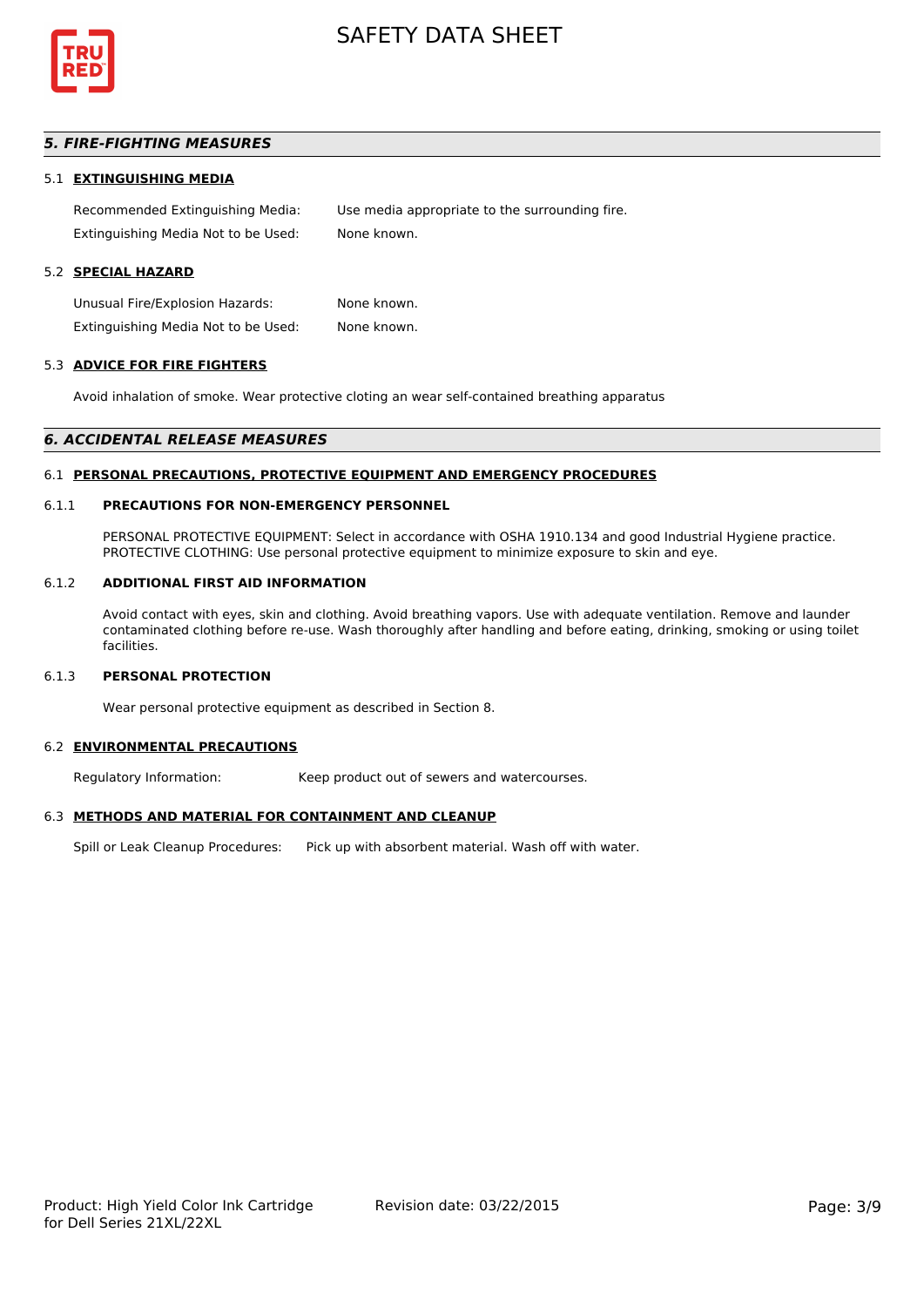

## *7. HANDLING AND STORAGE*

#### 7.1 **PRECAUTIONS FOR SAFE HANDLING**

Recommendations for Handling: No special precautions when used as intended. Keep containers closed, avoid creating dust. Keep away from ignition sources. Advice on General Hygiene: Never eat, drink or smoke in work areas. Practice good personal hygiene after using this material, especially before eating, drinking, smoking, using the restroom, or applying cosmetics.

#### 7.2 **CONDITIONS FOR SAFE STORAGE**

Avoid high temperatures, >100°F/32°C

#### 7.3 **SPECIFIC END USES**

Printing devices

#### *8. EXPOSURE CONTROLS/PERSONAL PROTECTION*

#### 8.1 **CONTROL PARAMETERS**

The best protection is to enclose operations and/or provide local exhaust ventilation at the site of chemical release in order to maintain airborne concentrations of the product below OSHA PELs (See Section 3). Local exhaust ventilation is preferred because it prevents contaminant dispersion into the work area by controlling it at its source.

#### 8.2 **EXPOSURE CONTROLS**

#### **Respiratory protection:**

IMPROPER USE OF RESPIRATORS IS DANGEROUS. Seek professional advice prior to respirator selection and use. Follow OSHA respirator regulations (29 CFR 1910.134 and 1910.137) and, if necessary, wear a NIOSH approved respirator. Select respirator based on its suitability to provide adequate worker protection for given work conditions, levels of airborne contamination, and sufficient levels of oxygen.

#### **Eye/Face Protection:**

Contact lenses are not eye protective devices. Appropriate eye protection must be worn instead of, or in conjunction with contact lenses.

#### **Hand/Skin Protection:**

For emergency or non-routine operations (cleaning spills, reactor vessels, or storage tanks), wear an SCBA. WARNING! Air purifying respirators do not protect worker in oxygen deficient atmospheres.

#### **Additional Protection:**

N/A

#### **Protective Clothing and Equipment:**

Wear chemically protective gloves, boots, aprons, and gauntlets to prevent prolonged or repeated skin contact. Wear splashproof chemical goggles and face shield when working with liquid, unless full face piece respiratory protection is worn.

#### **Safety Stations:**

Make emergency eyewash stations, safety/quick-drench showers, and washing facilities available in work area.

#### **Contaminated Equipment:**

Separate contaminated work clothes from street clothes. Launder before reuse. Remove material from your shoes and clean personal protective equipment. Never take home contaminated clothing.

#### **Comments:**

Never eat, drink or smoke in work areas. Practice good personal hygiene after using this material, especially before eating, drinking, smoking, using the restroom, or applying cosmetics.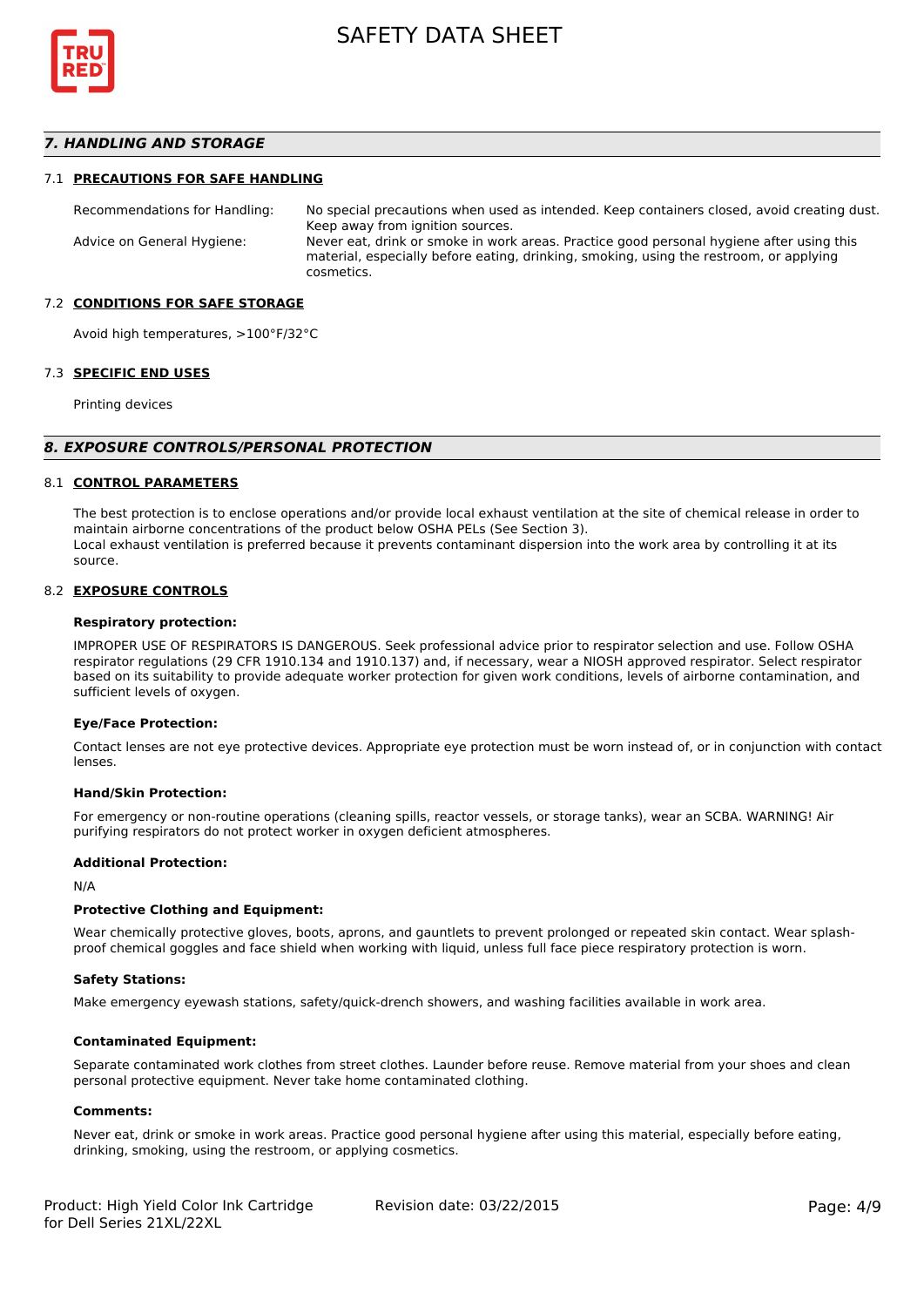

## *9. PHYSICAL AND CHEMICAL PROPERTIES*

## 9.1 **DETAIL INFORMATION**

| APPEARANCE: Yellow liquid. |
|----------------------------|
| Tri-Color                  |
| Mild odor.                 |
| N/A                        |
|                            |
| $200^{\circ}$ F            |
| N/A                        |
| Not below 100°C            |
| N/A                        |
| N/A                        |
| N/A                        |
|                            |

#### 9.2 **OTHER INFORMATION**

SPECIFIC GRAVITY (H20=1): 1.01 – 1.05. VAPOR PRESSURE: Not available. VAPOR DENSITY (Air=1): Heavier than air. SOLUBILITY IN WATER: Complete. FREEZING POINT: Not available. COEFFICIENT of WATER/OIL: Not available. EVAPORATION RATE: > Butyl Acetate. pH: 6.5 –7.5.

### *10. CHEMICAL STABILITY AND REACTIVITY*

#### 10.1 **Reactivity:**

| <b>Reactivity Hazards:</b>     | None                                                                                                           |
|--------------------------------|----------------------------------------------------------------------------------------------------------------|
| Data on Mixture Substances:    | None                                                                                                           |
| 10.2 Chemical Stability:       | The product is stable. Under normal conditions of storage and use, hazardous<br>polymerisation will not occur. |
| 10.3 Hazardous Polymerization: | Stable under conditions of normal use.                                                                         |
| 10.4 Conditions to Avoid:      | Keep away from heat, flame, sparks and other ignition sources.                                                 |
| 10.5 Incompatible Materials:   | Strong oxidising materials                                                                                     |
| 10.6 Hazardous Decomposition:  | Will not occur.                                                                                                |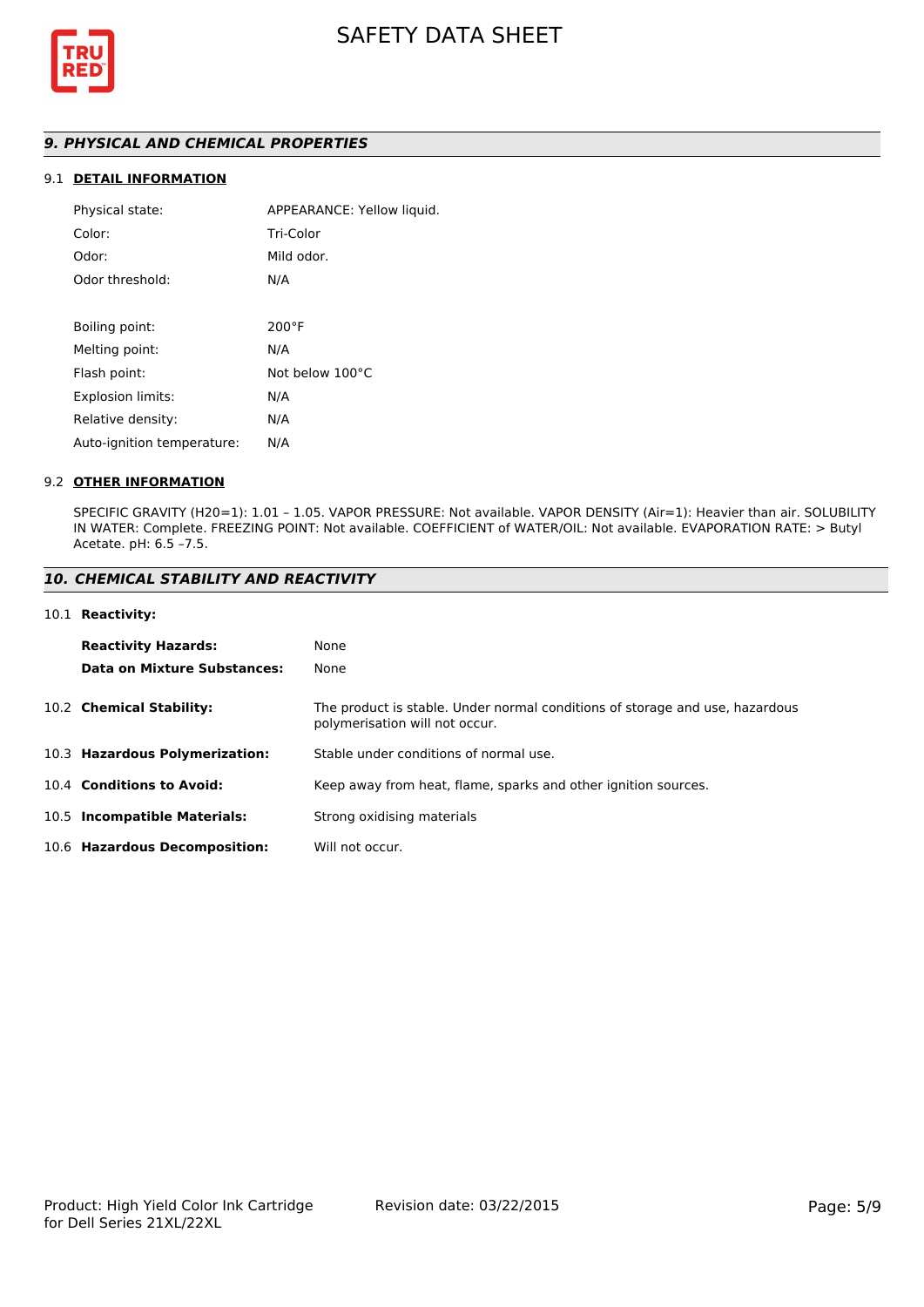

### *11. INFORMATION ON TOXICOLOGICAL EFFECT*

| <b>Mixtures:</b>                   | N/A |
|------------------------------------|-----|
| <b>Acute Toxicity:</b>             | N/A |
| <b>Skin Corrosion/Irritation:</b>  | N/A |
| <b>Serious Eye Damage:</b>         | N/A |
| <b>Inhalation:</b>                 | N/A |
| <b>Sensitization:</b>              | N/A |
| <b>Mutagenicity:</b>               | N/A |
| Carcinogenicity:                   | N/A |
| <b>Reproductive Toxicity:</b>      | N/A |
| <b>STOT - Single Exposure:</b>     | N/A |
| <b>STOT - Multiple Exposure:</b>   | N/A |
| Ingestion:                         | N/A |
| <b>Hazard Class Information:</b>   | N/A |
| <b>Mixture on Market Data:</b>     | N/A |
| Symptoms:                          | N/A |
| <b>Delayed/Immediate Effects:</b>  | N/A |
| Test Data on Mixture:              | N/A |
| <b>Not Meeting Classification:</b> | N/A |
| <b>Routes of Exposure:</b>         | N/A |
| <b>Interactive Effects:</b>        | N/A |
| <b>Absence of Specific Data:</b>   | N/A |
| <b>Mixture vs Substance Data:</b>  | N/A |
|                                    |     |

## *12. ECOLOGICAL INFORMATION*

| 12.1 <b>Eco toxicity:</b>           | N/A |
|-------------------------------------|-----|
| 12.2 Degradability:                 | N/A |
| 12.3 Bioaccumulation Potential: N/A |     |
| 12.4 Mobility in Soil:              | N/A |
| 12.5 PBT & vPvB Assessment:         | N/A |
| 12.6 Other Adverse Effects:         | N/A |

## *13. DISPOSAL CONSIDERATIONS*

#### **Disposal Information:**

 Dispose as a solid waste in accordance with local authority regulations. Empty container retains product residue.

#### **Physical/Chemical Properties that affect Treatment:**

Symbol: This product is not classified as dangerous

Risk Phrases: This product is not classified according to the federal, state and local environmental regulations.

#### **Waste Treatment Information:**

Do not shred toner cartridge, unless dust-explosion prevention measures are taken. Finely dispersed particles may form explosive mixtures in air. Dispose of in compliance with federal, state, and local regulations.

#### **Personal Protection Required:**

N/A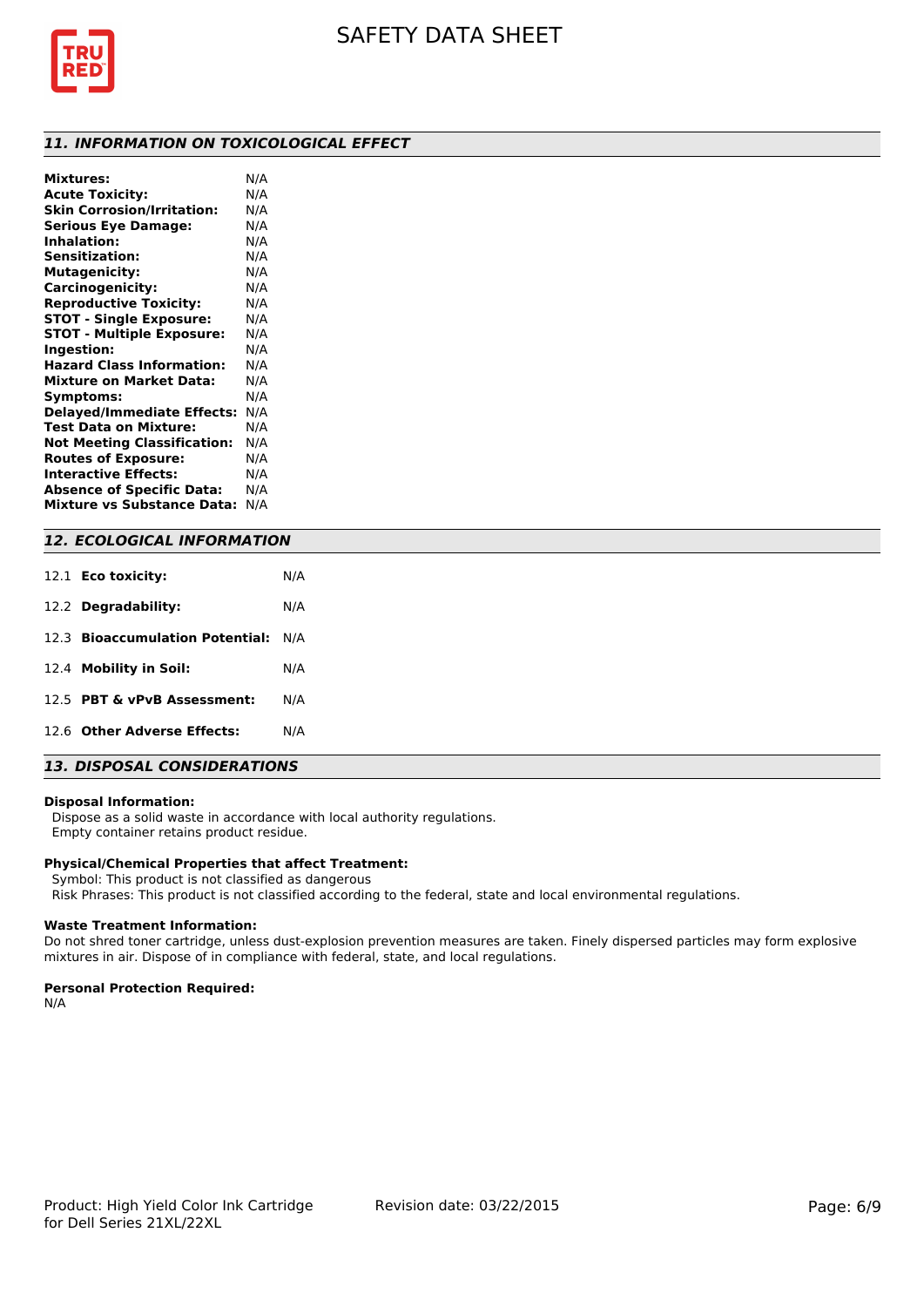



#### *14. TRANSPORT INFORMATION*

|      | 14.1 <b>ID Number:</b>      | N/A                                               |
|------|-----------------------------|---------------------------------------------------|
|      | 14.2 Shipping Name:         | Not Regulated                                     |
|      | 14.3 Hazard Class:          | HMIS Rating: Health = $2$ Fire = 0 Reactivity = 0 |
|      | 14.4 Packing Group:         | N/A                                               |
|      | 14.5 Environmental Hazards: | N/A                                               |
|      | 14.6 User Precautions:      | N/A                                               |
| 14.7 | <b>Bulk Transport:</b>      | N/A                                               |
|      |                             |                                                   |

### *15. REGULATORY INFORMATION*

15.1 **Regulatory Information:** OSHA HAZARD CLASSIFICATION: Product not tested. It is not considered to be toxic per 29CFR1910.1200 but is considered to be a skin/eye irritant.

**EPA Regulatory Information:** N/A

**CERCLA Reportable Quantity:** N/A

15.2 **Superfund Information:**

## **Hazard Categories:**

**Immediate:** N/A

**Delayed:** N/A

**Fire:** NFPA Rating: Health  $= 1$  Fire  $= 0$  Reactivity  $= 0$ 

**Pressure:** N/A

**Reactivity:** N/A

#### **Section 302 - Extremely Hazardous:** N/A

**Section 311 - Hazardous:** Product not listed.

15.3 **State Regulations:** CALIFORNIA PROPOSITION 65 INFORMATION: None

15.4 **Other Regulatory Information:** CERCLA HAZARDOUS SUBSTANCE (40CFR 116): Not applicable.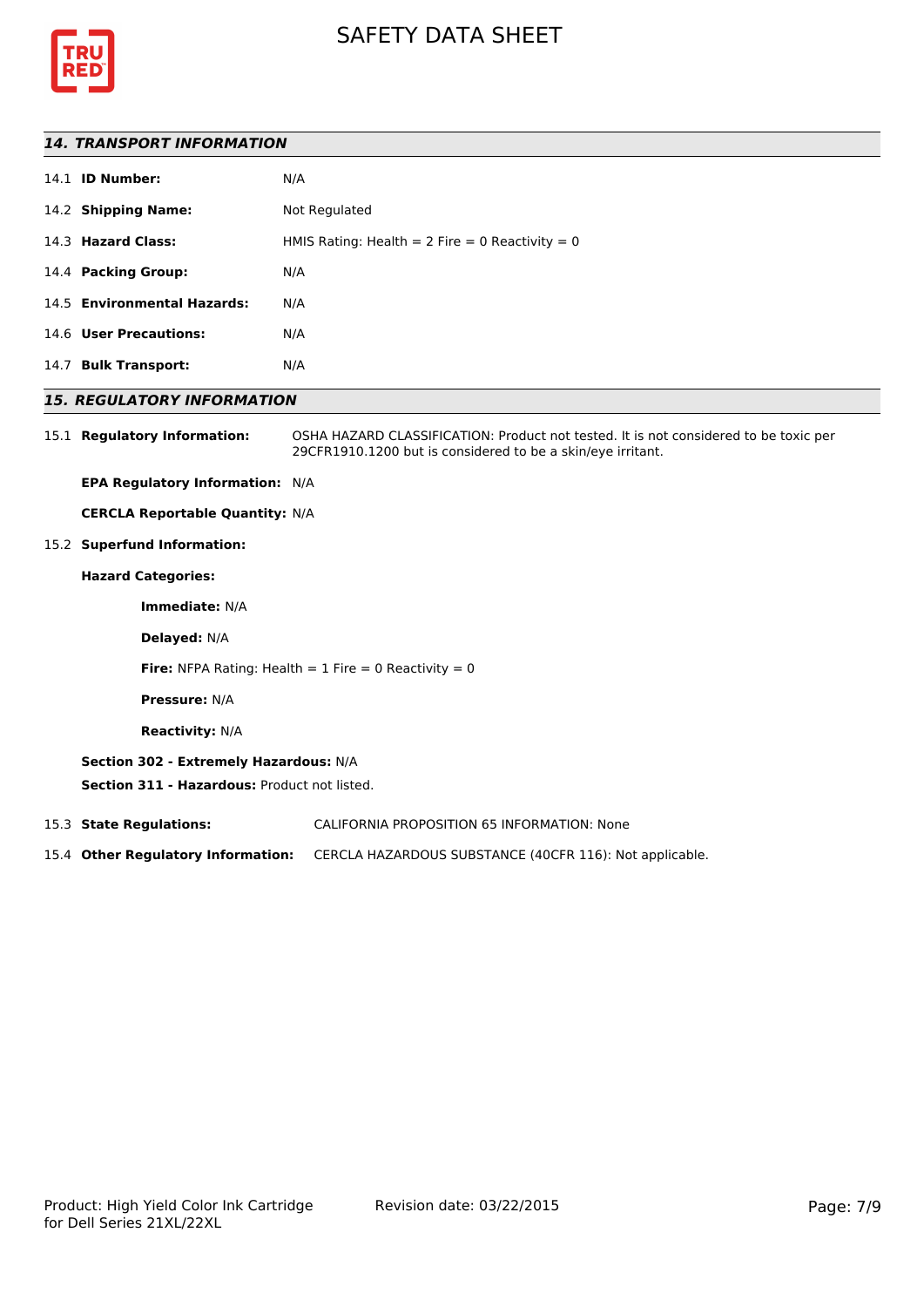

## *16. OTHER INFORMATION*

| <b>General Comments:</b>          | This information is based on our current knowledge. It should not therefore be construed as<br>guaranteeing specific properties of the products as described or their suitability for a particular<br>application |
|-----------------------------------|-------------------------------------------------------------------------------------------------------------------------------------------------------------------------------------------------------------------|
| <b>Creation Date of this SDS:</b> | 07/16/2019                                                                                                                                                                                                        |